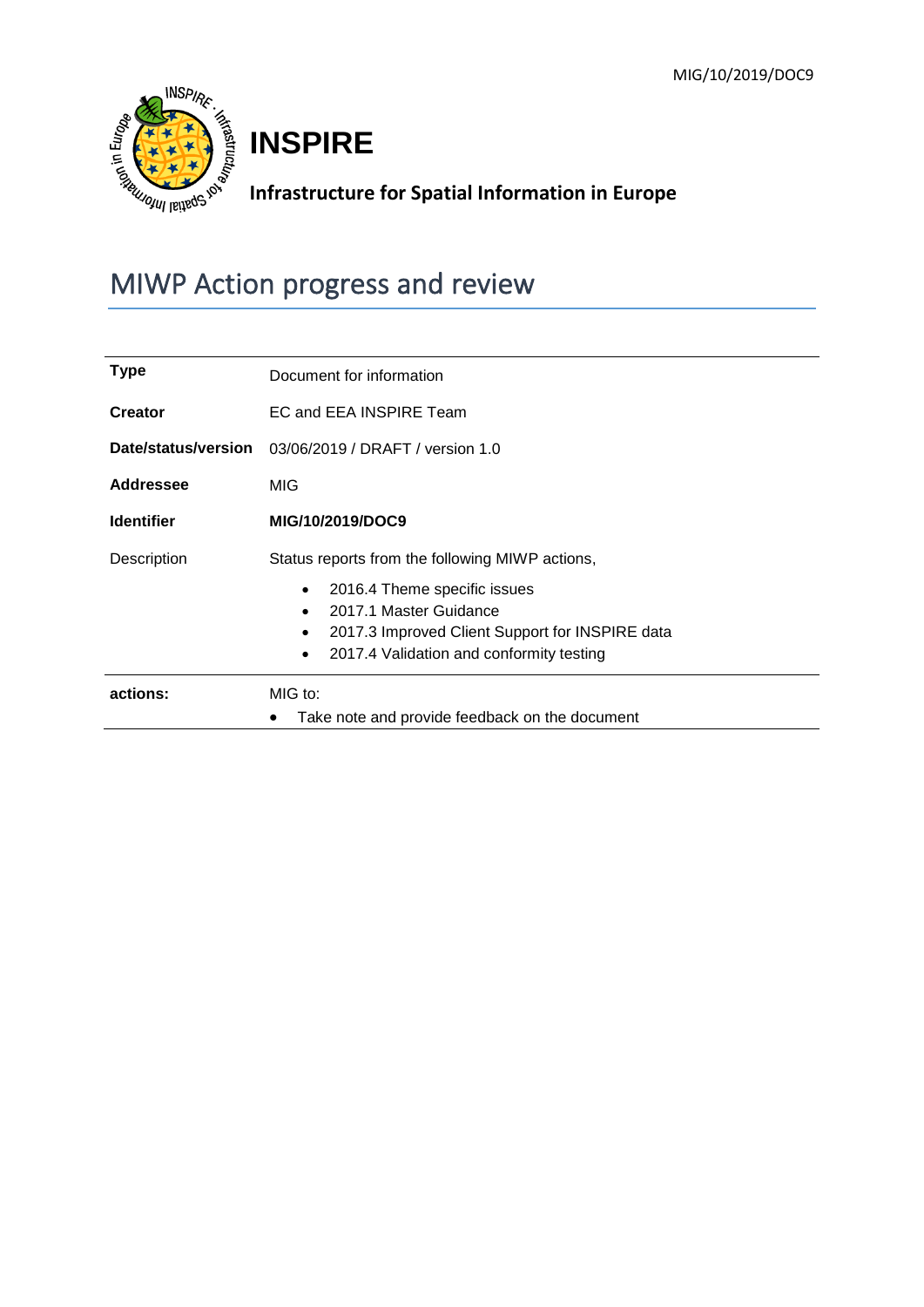# 1 MIWP actions

MIWP actions 2016.5, 2018.1, 2019.2 and 2017.2 are discussed in background documents DOC5, DOC6, DOC7 and DOC8, respectively.

## 1.1 2016.4 Theme specific issues

The main objective of this action is to support MS with implementation of INSPIRE by providing an on-line platform to share, find, propose and discuss issues encountered during the implementation and use of INSPIRE as well as in adaptation/re-use of INSPIRE infrastructure for other domains / purposes. Since the thematic clusters on-line collaborative platform https://themes.jrc.ec.europa.eu has been in operation over 4 years, during the last year several evaluation / stock taking activities took place in order to find out whether the Action/Support activity was still needed and what to improve to better reflect new policy / users requirements. The evaluation activity ended up with the Commission proposal (*DOC 10 - Discussion Paper on Action 2016.4 Theme specific issues supporting the INSPIRE implementation community in 2019-2020*) presented during the last MIG meeting in November 2018.

The proposal was endorsed by MIG and therefore the Commission (JRC) started to work on the implementation of the proposal. The following text covers two main activity parts:

- 1) Monitoring of the use of the platform Statistics of use
- 2) The status of the implementation of the new collaborative platform

## Monitoring of the use of the platform

#### TC Activity – statistics of use  $(3.6. 2019)^*$

- Registered users: **999**
- Discussion topics: **719**
- Discussion replies: **2009**
- Uploaded Files: **299**
- Dedicated topic summarizing pages: **44\***
- Groups: **11\***
- News: **167**
- Events: **26**
- Nr. of Visits from 1-1-2018 until 30-5-2018: **7992**
- Nr. Pageviews from 1-1-2018 until 30-5-2018: **17927**
- **Nr**. Unique Pageviews: 13526

**NOTE:\* The Statistics of use is influenced by the fact that the Thematic Clusters platform was without the facilitators (till 15-5)** 

#### **1) Thematic Domains**

 **Most viewed discussion topic**[:](https://inspire.ec.europa.eu/forum/pages/view/45690/workshop-about-transformation-of-coverage-based-data-themes-and-wcs-barcelona-29-30-september-2015) [Workshop about Transformation of Coverage-Based Data Themes and WCS -](https://inspire.ec.europa.eu/forum/pages/view/45690/workshop-about-transformation-of-coverage-based-data-themes-and-wcs-barcelona-29-30-september-2015) Barcelona, 29- [30 September 2015](https://inspire.ec.europa.eu/forum/pages/view/45690/workshop-about-transformation-of-coverage-based-data-themes-and-wcs-barcelona-29-30-september-2015) - (4144 views)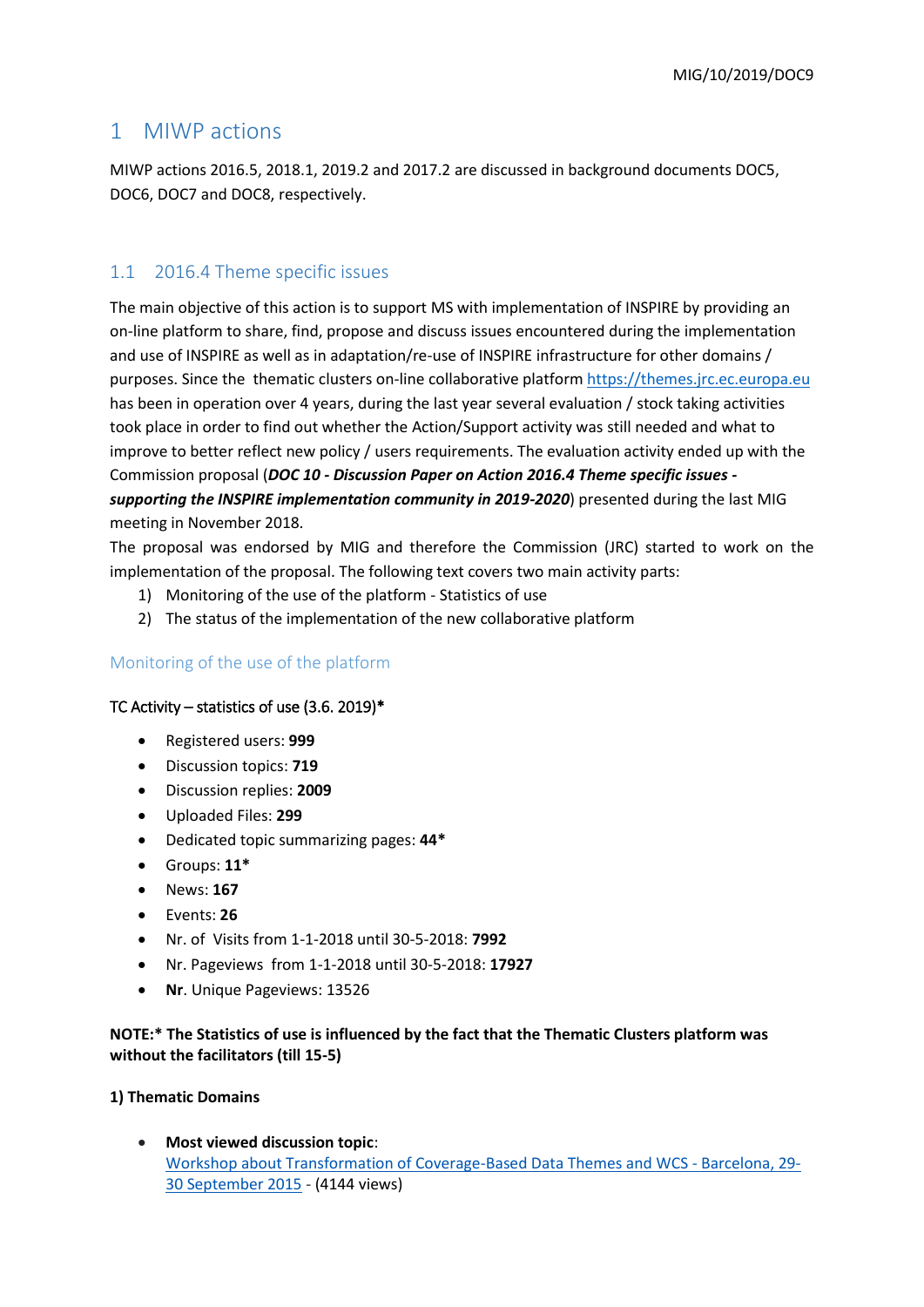**Most popular discussions** topic (by number of replies): [It seems that there is only one fully compliant solution to serve multiple harmonised datasets](https://inspire.ec.europa.eu/forum/discussion/view/88206/it-seems-that-there-is-only-one-fully-compliant-solution-to-serve-multiple-harmonised-datasets-trough-wfs-20)  [trough WFS 2.0](https://inspire.ec.europa.eu/forum/discussion/view/88206/it-seems-that-there-is-only-one-fully-compliant-solution-to-serve-multiple-harmonised-datasets-trough-wfs-20) – (52 replies)

#### **2) Software & Tools**

- **Most viewed discussion topic**: [Download Service WFS: StoredQuery and ResponsePaging for large datasets?](https://inspire.ec.europa.eu/forum/discussion/view/164757/download-service-wfs-storedquery-and-responsepaging-for-large-datasets) (3723 views)
- **Most popular discussions** topic (by number of replies): [domainExtent vs gml:boundedBy \(EL & OI coverages encoding\)](https://inspire.ec.europa.eu/forum/discussion/view/12901/domainextent-vs-gmlboundedby-el-oi-coverages-encoding) (43 replies)

#### **3) INSPIRE & Environmental Policy**

- **Most viewed discussion topic**: [Codelist for Corine Land Cover \(CLC\) published](https://inspire.ec.europa.eu/forum/discussion/view/27211/codelist-for-corine-land-cover-clc-published) (2419 views)
- **Most popular discussions** topic (by number of replies): [missing a Statistical Unit type in the datamodel](https://inspire.ec.europa.eu/forum/discussion/view/131523/missing-a-statistical-unit-type-in-the-datamodel) (16 replies)

#### Status of the implementation of the new collaborative platform

The new INSPIRE Community Forum (former INSPIRE Thematic clusters) was launched on 3.6.2019.



<http://inspire.ec.europa.eu/forum>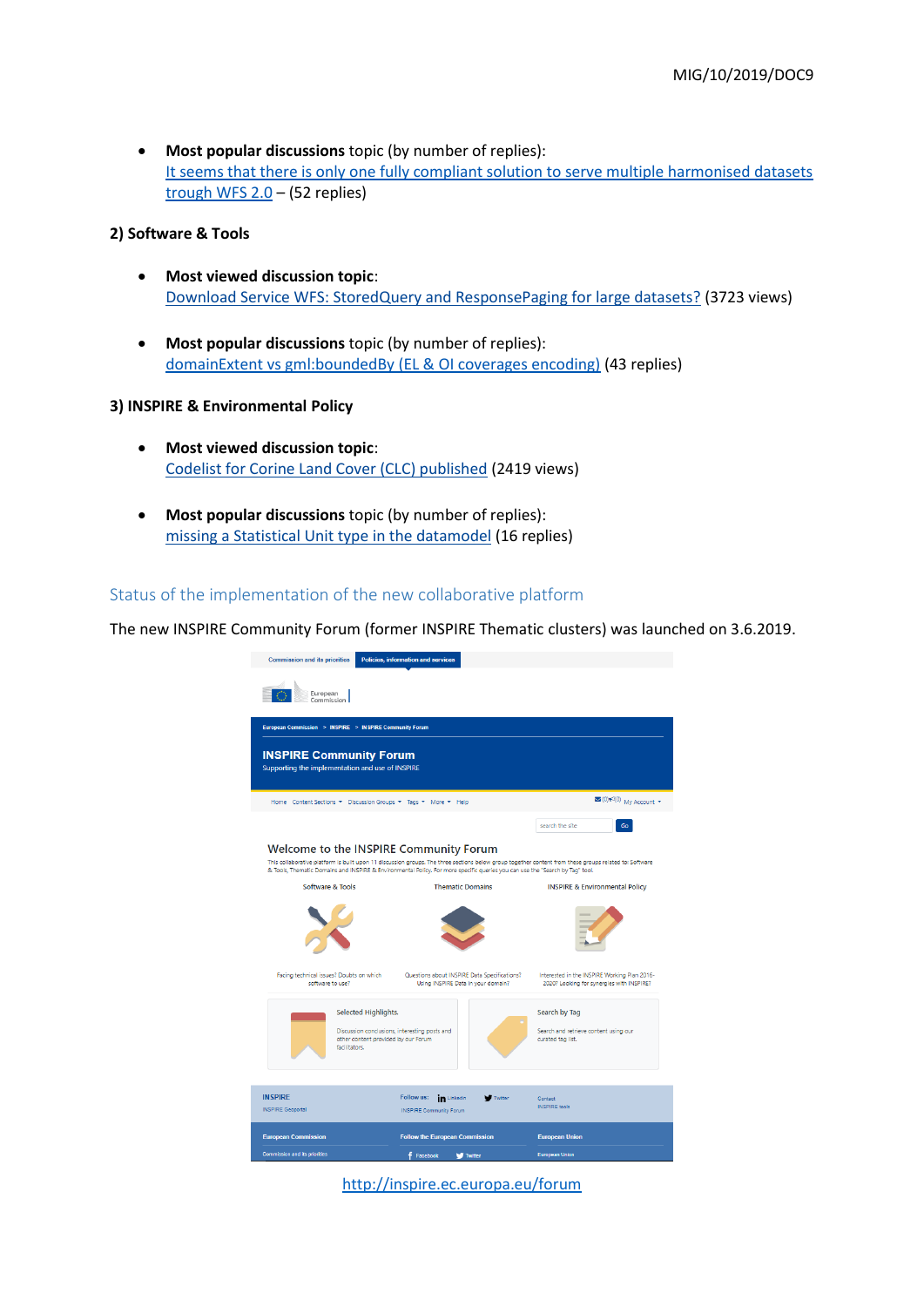#### **Major new features/changes of the INSPIRE Community Forum:**

#### **1. Terminology / Content /Organisation changes**

- The INSPIRE Community Forum has a new URL: <http://inspire.ec.europa.eu/forum>
- The Forum is organized around 11 Discussion Groups:
	- o 9 Thematic Domain Groups(former Thematic clusters)
	- o 2 new Cross-domain Groups
- The whole Forum content (discussion topics, shared files, news items, dedicated pages etc.) has been reclassified by facilitators using the set of agreed Controlled Tags.
- The use of the controlled tags allow filtering the content in endless ways. Based on the evaluation activities the three entry points to the forum content have been prepared and are accessible from the landing page. These are:
	- o Software & Tools
	- o Thematic Domains
	- o INSPIRE & Environmental policy
- Selected Highlights provide direct access to the e.g. interesting discussion conclusions, summary of dedicated workshops, compilation of SW bugs and other content provided by forum facilitators

#### **2. Searching for a content**

 The use of Tags for searching is recommended as the most effective and therefore is highlighted on the landing page. Tags could be logically (AND / OR) combined or the Tag Index map could be used to directly access the content related to a selected Tag.

| European Commission > INSPIRE > INSPIRE Community Forum > Controlled tags |                                                                |                                                                                                               |                                 |                                             |                                                                        |                 |                                                                                                                                        |                                                                                                                                                                                                                                                          |  |  |  |
|---------------------------------------------------------------------------|----------------------------------------------------------------|---------------------------------------------------------------------------------------------------------------|---------------------------------|---------------------------------------------|------------------------------------------------------------------------|-----------------|----------------------------------------------------------------------------------------------------------------------------------------|----------------------------------------------------------------------------------------------------------------------------------------------------------------------------------------------------------------------------------------------------------|--|--|--|
| <b>INSPIRE Community Forum</b><br>Controlled tags - Thematic-related      |                                                                |                                                                                                               |                                 |                                             |                                                                        |                 |                                                                                                                                        |                                                                                                                                                                                                                                                          |  |  |  |
|                                                                           | Home Content Sections ▼ Discussion Groups ▼ Tags ▼ More ▼ Help |                                                                                                               |                                 |                                             |                                                                        |                 |                                                                                                                                        | $\bigtriangledown$ (0) $\mathbf{t}^{3(0)}$ My Account                                                                                                                                                                                                    |  |  |  |
|                                                                           | <b>Tag Search</b>                                              | for filtering of any content of the platform.                                                                 |                                 |                                             |                                                                        |                 |                                                                                                                                        | This page provides a complete overview of the controlled set of tags used by facilitators to organise the whole content of<br>the platform in a harmonised way. As a result these controlled tags (individual or in combination) can be effectively used |  |  |  |
| Select Tag(s)                                                             | Choose at least a Tag                                          |                                                                                                               |                                 | Tag Operator AND                            |                                                                        |                 |                                                                                                                                        |                                                                                                                                                                                                                                                          |  |  |  |
|                                                                           |                                                                |                                                                                                               |                                 |                                             |                                                                        |                 |                                                                                                                                        |                                                                                                                                                                                                                                                          |  |  |  |
| <b>Tag Index</b><br>Thematic-related                                      | Software-related                                               |                                                                                                               | Policy-related                  | Management-related                          |                                                                        |                 |                                                                                                                                        |                                                                                                                                                                                                                                                          |  |  |  |
| <b>INSPIRE Data Themes</b>                                                |                                                                |                                                                                                               |                                 |                                             |                                                                        |                 |                                                                                                                                        |                                                                                                                                                                                                                                                          |  |  |  |
| TC-EL 165                                                                 |                                                                | TC-OI 148 3 TC-EF 87 TC-LC 86 3                                                                               |                                 | TC-LU 83                                    | TC-RS 62                                                               | TC-OF 62        | TC-GG 58 22                                                                                                                            | TC-GE 54                                                                                                                                                                                                                                                 |  |  |  |
|                                                                           | TC-TN 47 9 TC-SU 44                                            | TC-PD 41                                                                                                      | TC-HY 39                        | TC-AC 38                                    | TC-BU 35                                                               | TC-AU 34        | TC-PS 32 (2)                                                                                                                           | TC-AD 28                                                                                                                                                                                                                                                 |  |  |  |
|                                                                           | TC-CP 24 TC-GN 23                                              | TC-MR 17 $\degree$                                                                                            | TC-SD 17 $\degree$              | TC-SO 16                                    | $TC-ER$ 16 $CT$                                                        |                 | TC-AM 15 3 TC-NZ 14                                                                                                                    | TC-US 14                                                                                                                                                                                                                                                 |  |  |  |
|                                                                           | TC-HH 11                                                       |                                                                                                               | TC-PF 11 3 TC-BR 10 3 TC-HB 9 3 |                                             | TC-MF 6                                                                | TC-AF6          | TC-SR 5                                                                                                                                |                                                                                                                                                                                                                                                          |  |  |  |
| Issues/questions/data<br>management                                       |                                                                | <b>Typology of use</b>                                                                                        |                                 | Other EU relevant<br>activities/communities |                                                                        | <b>Clusters</b> |                                                                                                                                        |                                                                                                                                                                                                                                                          |  |  |  |
| TC-Closed 58<br>TC-On-going 35<br>TC-Open 27                              |                                                                | TC-EU-project 24<br>TC-EU-Dataset 16<br>TC-Cross-border-project 10<br>TC-Reporting 6<br>TC-National-project 5 |                                 |                                             | TC-EuroGeographics 48<br>TC-OGC 37<br>TC-Copernicus 33<br>TC-Eionet 27 |                 | TC-<br>Biodiversity_Area_Management<br>61 <sup>o</sup><br>TC-Earth_Science 28<br>TC-<br>Elevation_Othoimagery_Grids<br>28 <sup>2</sup> |                                                                                                                                                                                                                                                          |  |  |  |
|                                                                           |                                                                |                                                                                                               | TC-Pilot 1                      |                                             | TC-INSPIRE 27                                                          |                 |                                                                                                                                        | TC-Land_Cover_Use 10                                                                                                                                                                                                                                     |  |  |  |
|                                                                           |                                                                |                                                                                                               |                                 |                                             |                                                                        |                 |                                                                                                                                        |                                                                                                                                                                                                                                                          |  |  |  |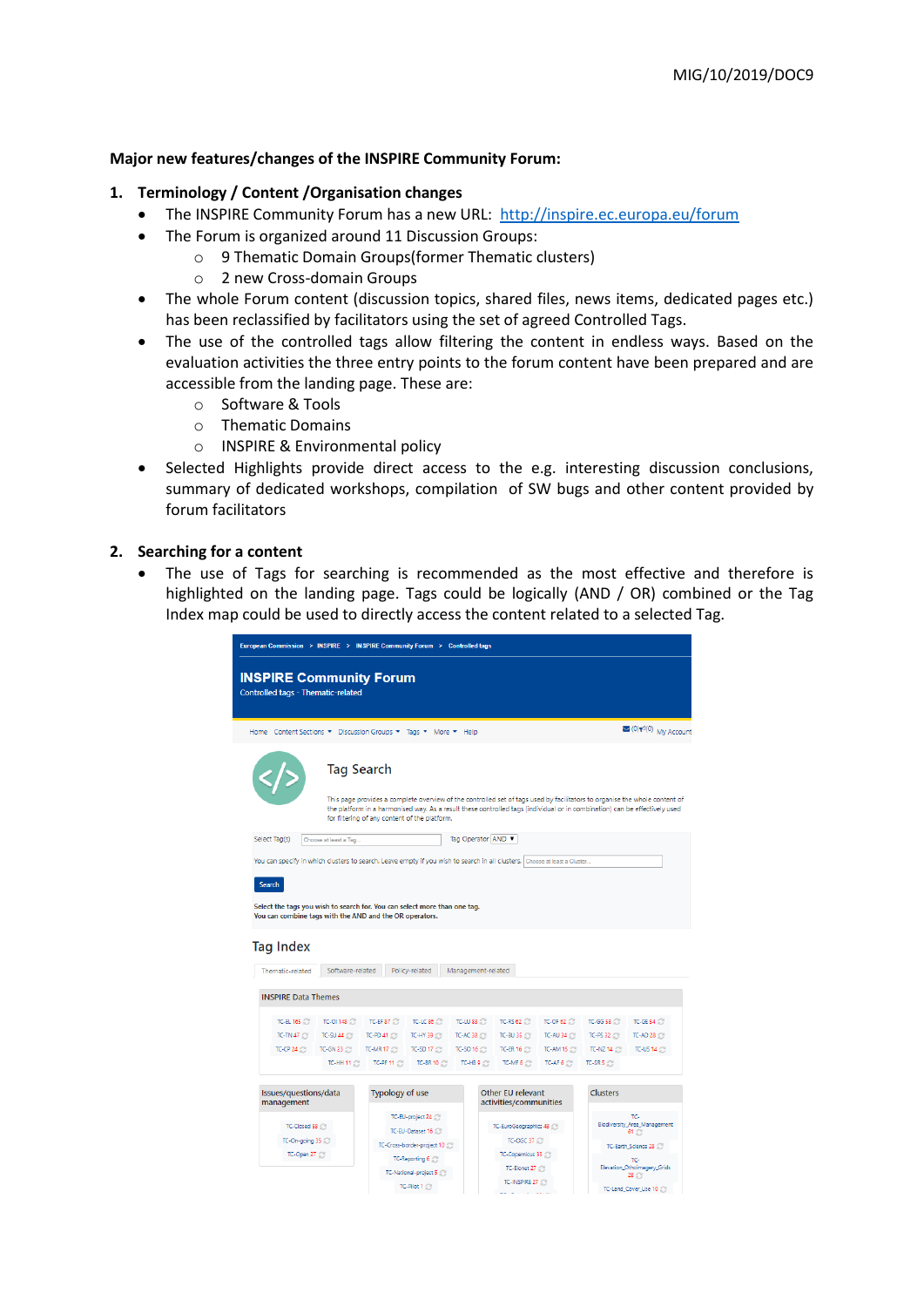#### **3. User notification / subscription to newly published content**

- The Notification could be managed by users at several levels:
	- i. Discussion Group
	- ii. Selected User/Registered Member of the Forum
	- iii. Individual Tags

#### **Updated roles for facilitators**

The Forum content will still be supported/organised by facilitators. Each of the 11 Discussion Groups has a facilitator. The major new activity for facilitators represents more intensive controlling of the contribution of users to the Forum especially, correcting the use of Tags. Also, the Facilitators are encouraged to more actively administer the Forum discussions, e.g. by closing/re-opening them, or summarizing their outcomes in e.g. Change proposals.

#### Issues and risks

- Late signature of the contracts with facilitators created an activity gap (cc. 6 months) that need to be overcome quickly by intensified activity.
- Two facilitators work for us without a request for financial support. Their activity is covered by existing Collaboration agreements (JRC X EuroGeoSurveys, JRC X ECMWF).
- The new INSPIRE Community Forum has change the look and feel and therefore there might be some time for users to get used to it. To overcome the issue the User Guide (Help) was written to facilitate the use of the Forum.
- The two new cross cutting domains will need to be followed more closely to fine-tune the use / content. The additional effort e.g. dedicated Telco with the respective facilitators will need to be carried out by Commission.

#### 2016.4 Meetings (2019)

Due to the fact that the contacts were not signed the official 2016.4 activity restarted on 16.5. 2019.

Last 2016.4 Teleconference took place on 16.5. 2019

Next 2016.4. Teleconference will take place on 27.6. 2019 (TBC).

## 1.2 2017.1 Master Guidance

Work on the Master Guidance was put on hold. The 2017.1 drafting team had a first meeting on 21 March 2018 and brainstormed about the scope, form and content of the guidance. No tangible deliverables have been produced yet. The ambition is to pick-up work on the Master Guidance in summer 2019 and draft the guidance starting from tangible use cases on different administrative levels to demonstrate the added-value of a European infrastructure for spatial data in different application domains.

## 1.3 2017.3 Improved client support for INSPIRE data

The action complements action 2017.2 in the overall goal of facilitating the consumption of INSPIRE data. While action 2017.2 aims to create alternative simplified schemas and a proposal for a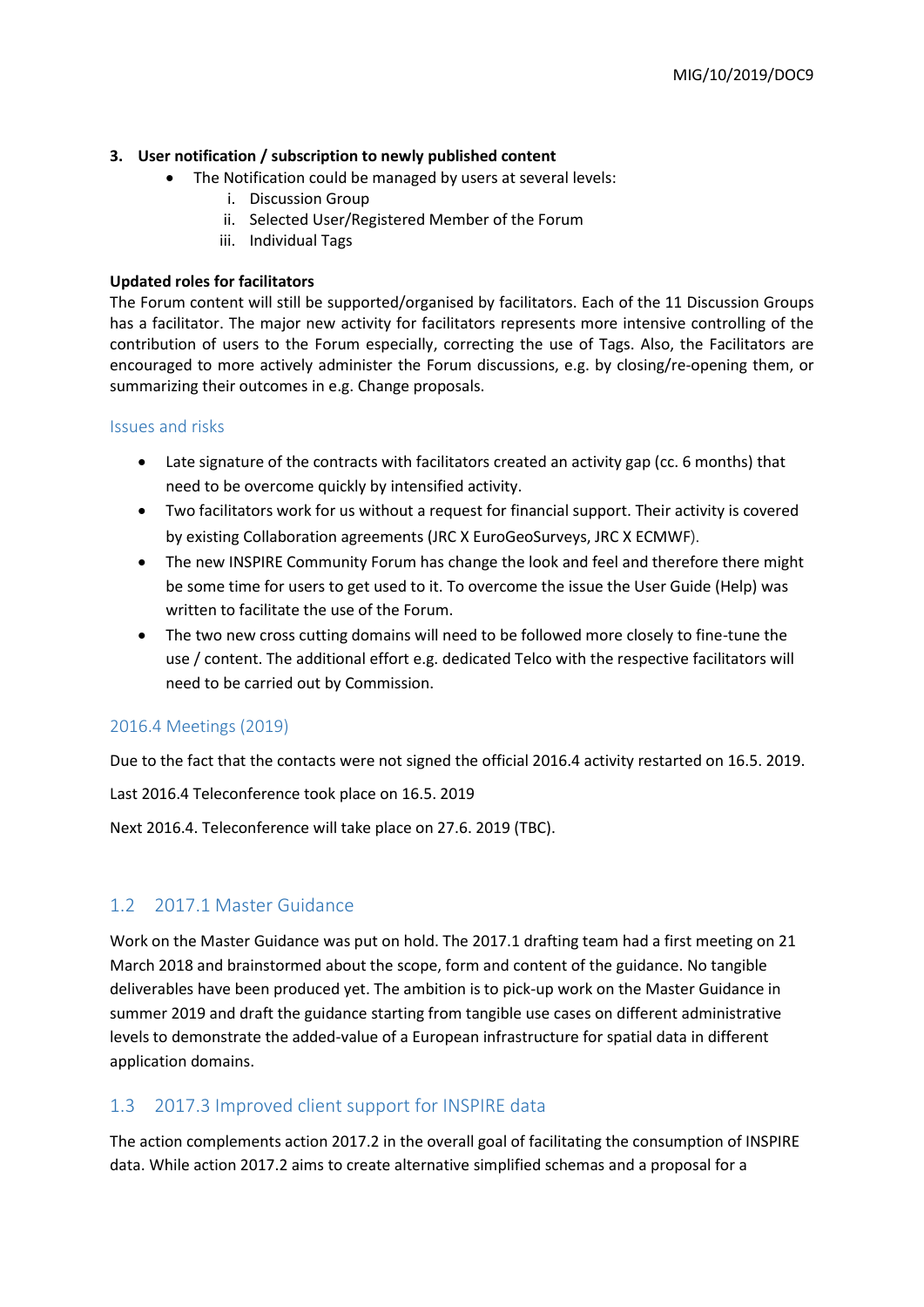GeoJSON encoding of INSPIRE data for basic data exchange and direct visualisation in standard GIS tools, the purpose of action 2017.3 is to encourage better support by GIS software vendors for the current GML-based encoding as well as for the GeoJSON encoding developed within the remit of action 2017.2.

The work is carried out with the support of a contractor.

A GitHub repository named "CanIUse" has been created to document the action's activities and results. A number of popular GIS client applications (both desktop and web, proprietary and open source) were selected for testing. These include: QGIS (in both versions 2.18 and 3.4), ESRI ArcMap 10.5, FME, hale studio, ESRI ArcGIS Online, OpenLayers 3, Leaflet 1.4, and GDAL/OGR (the popular library that is underlying most open source and proprietary client solutions). New versions of these software tools, as well as other software solutions (e.g. GRASS GIS), can easily be added.

A set of GML INSPIRE data sets were collected or created on an ad-hoc basis in order to gather a sample of test data sets representative of most of the possible complexity of existing INSPIRE schemas. Using these data sets, each selected client application was tested according to the following usability features : load and display GML data, load and display WFS 2.0 data, edit/create GML features, handle big data files, display geometries, display GML data with mixed-type geometry, display multiple geometries in the same feature type, correctly interpret the CRS, read and display 3D coordinates, read/display complex properties/properties with multiplicity > 1, and use them for styling and processing, load and display nillable properties and nilReason attributes, load and display @xlink:href and @xlink:title attributes, and use them for styling and processing, resolve links.

The results of the tests are provided in a tabular form, showing which feature is/is not supported by which software client. Results, available in a web page (an extract of which is shown in the figure below), are still provisional, since ESRI – which expressed interest in being involved in the study – is expected to provide the findings for Arcmap 10.5.

| gmi file load      |                      |                   |                   |                    |                   |
|--------------------|----------------------|-------------------|-------------------|--------------------|-------------------|
| QGIS               | <b>ArcGIS Online</b> | hale studio       | <b>OpenLayers</b> | <b>FME Desktop</b> | <b>Leaflet</b>    |
| 2.18.24-Las Palmas | Not Tested           | <b>Not Tested</b> | <b>Not Tested</b> | Not Tested         | Not Tested        |
| 3.4.4-Madeira      | December 2018 update | 3.4.1             | 5.3.0             | 2018.1             | 1.4.0             |
| gml_file_display   |                      |                   |                   |                    |                   |
| QGIS               | <b>ArcGIS Online</b> | hale studio       | <b>OpenLayers</b> | <b>FME Desktop</b> | <b>Leaflet</b>    |
| 2.18.24-Las Palmas | <b>Not Tested</b>    | <b>Not Tested</b> | <b>Not Tested</b> | <b>Not Tested</b>  | <b>Not Tested</b> |
| 3.4.4-Madeira      | December 2018 update | 3.4.1             | 5.3.0             | 2018.1             | 1.4.0             |
| gml_WFS2_load      |                      |                   |                   |                    |                   |
| QGIS               | <b>ArcGIS Online</b> | hale studio       | <b>OpenLayers</b> | <b>FME Desktop</b> | <b>Leaflet</b>    |
| 2.18.24-Las Palmas | <b>Not Tested</b>    | <b>Not Tested</b> | <b>Not Tested</b> | <b>Not Tested</b>  | <b>Not Tested</b> |
| 3.4.4-Madeira      | December 2018 update | 3.4.1             | 5.3.0             | 2018.1             | 1.4.0             |
| gml WFS2 display   |                      |                   |                   |                    |                   |
| QGIS               | <b>ArcGIS Online</b> | hale studio       | <b>OpenLayers</b> | <b>FME Desktop</b> | Leaflet           |
| 2.18.24-Las Palmas | <b>Not Tested</b>    | <b>Not Tested</b> | <b>Not Tested</b> | <b>Not Tested</b>  | <b>Not Tested</b> |
| 3.4.4-Madeira      | December 2018 update | 3.4.1             | 5.3.0             | 2018.1             | 1.4.0             |

Regarding GeoJSON, data sets will be collected starting in the following weeks as soon as the work of Action 2017.2 will be finalized. Similarly to the case of GML, GeoJSON data sets will be tested according to a set of usability features listed on GitHub .

A workshop with software vendors will be held at the JRC in Ispra on July 8-9, 2019. It will be attended by representatives of the software products tested by the action, as well as by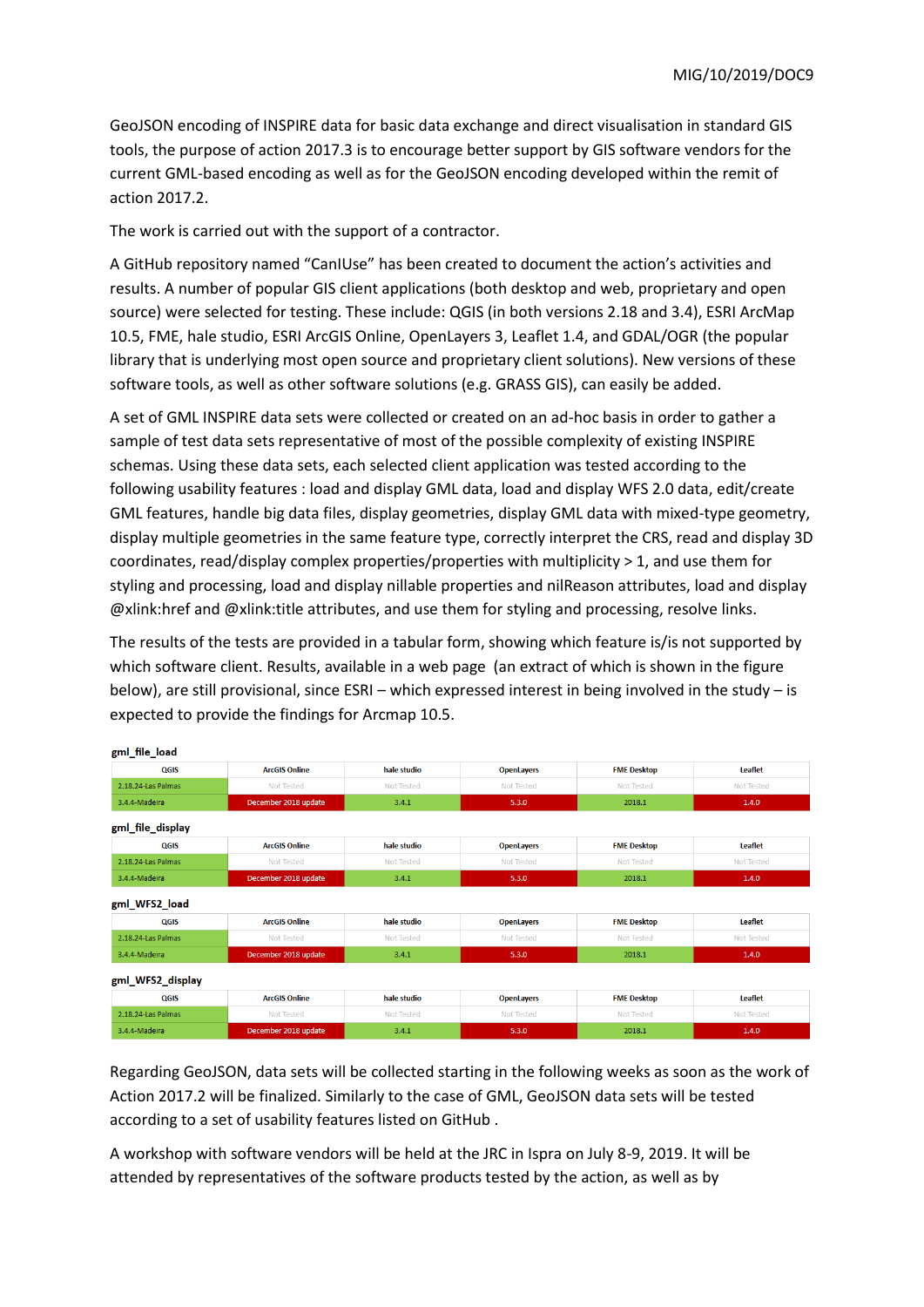representatives of the open source GIS community. In the workshop, the results of the tests on GML data sets will be presented and the main issues observed will be highlighted. This will form the basis for a discussion on how to improve support for INSPIRE data, in particular on which tools and specific functionalities have the highest priority to be developed or improved.

## 1.4 2017.4 Validation and conformity testing

The action focuses on two strands of activities:

- the maintenance and further development of the Abstract and Executable Test Suites (ATS and ETS) and the ETF software, which supports the INSPIRE Reference Validator (through a contractor); and
- the discussion (in the 2017.4 sub-group) of future improvements of the INSPIRE Reference Validator as well as of issues raised in the validator helpdesk, which require interpretation of TG (and in some cases IR) requirements.

The contractor's work is progressing. In early 2019 the ATS and corresponding ETS on Metadata TG v2.0, View Services (WMS TG v.3.11, WMTS TG v.3.11) and Download Services (WCS TG v.1.0, SOS TG v.1.0) were produced, validated, and further tested by the JRC staff before release. The ATS and ETS on Discovery Services (CSW TG v.3.1) were also developed and are currently being tested by the JRC staff before release.

Cloud deployment of the INSPIRE Reference Validator using Amazon Web Services (AWS) was successfully performed in early 2019. Two cloud instances were setup:

- $\bullet$  a cloud staging instance<sup>1</sup>, including the latest developments of the validator (in terms of both new ETS and new ETF functionality) and solutions implemented to fix reported bugs; the main purpose of the staging instance is to allow the community to test new developments before they are deployed in production;
- $\bullet$  a cloud production instance<sup>2</sup>, which will include the latest developments (new ETS, new ETF functionality and solutions for bug fixing) once these have been tested and validated by the community; vertical scaling and horizontal scaling were performed to setup this instance, which in June 2019 substituted the production instance hosted by the JRC<sup>3</sup> (dismissed).

After about two months of testing by the community on the cloud staging instance, it was decided to include the new ETS on Metadata TG v.2.0, WMS and WMTS in the cloud production instance in June 2019; conversely, since only little testing of the new ETS on WCS and SOS has been performed so far, the plan is to include them in the cloud production instance in late June 2019. For this purpose, some WCS and SOS experts were contacted by the JRC and invited to provide additional testing. Documentation of the ATS/ETS development roadmap for both the staging and production instances is included in the release planning document<sup>4</sup>.

1

<sup>1</sup> <http://staging-inspire-validator.eu-west-1.elasticbeanstalk.com/etf-webapp>

<sup>&</sup>lt;sup>2</sup> <http://inspire-validator.eu-west-1.elasticbeanstalk.com/etf-webapp>

<sup>3</sup> <http://inspire-sandbox.jrc.ec.europa.eu/etf-webapp>

<sup>&</sup>lt;sup>4</sup> [https://github.com/inspire-eu-validation/community/blob/master/release\\_planning.md](https://github.com/inspire-eu-validation/community/blob/master/release_planning.md)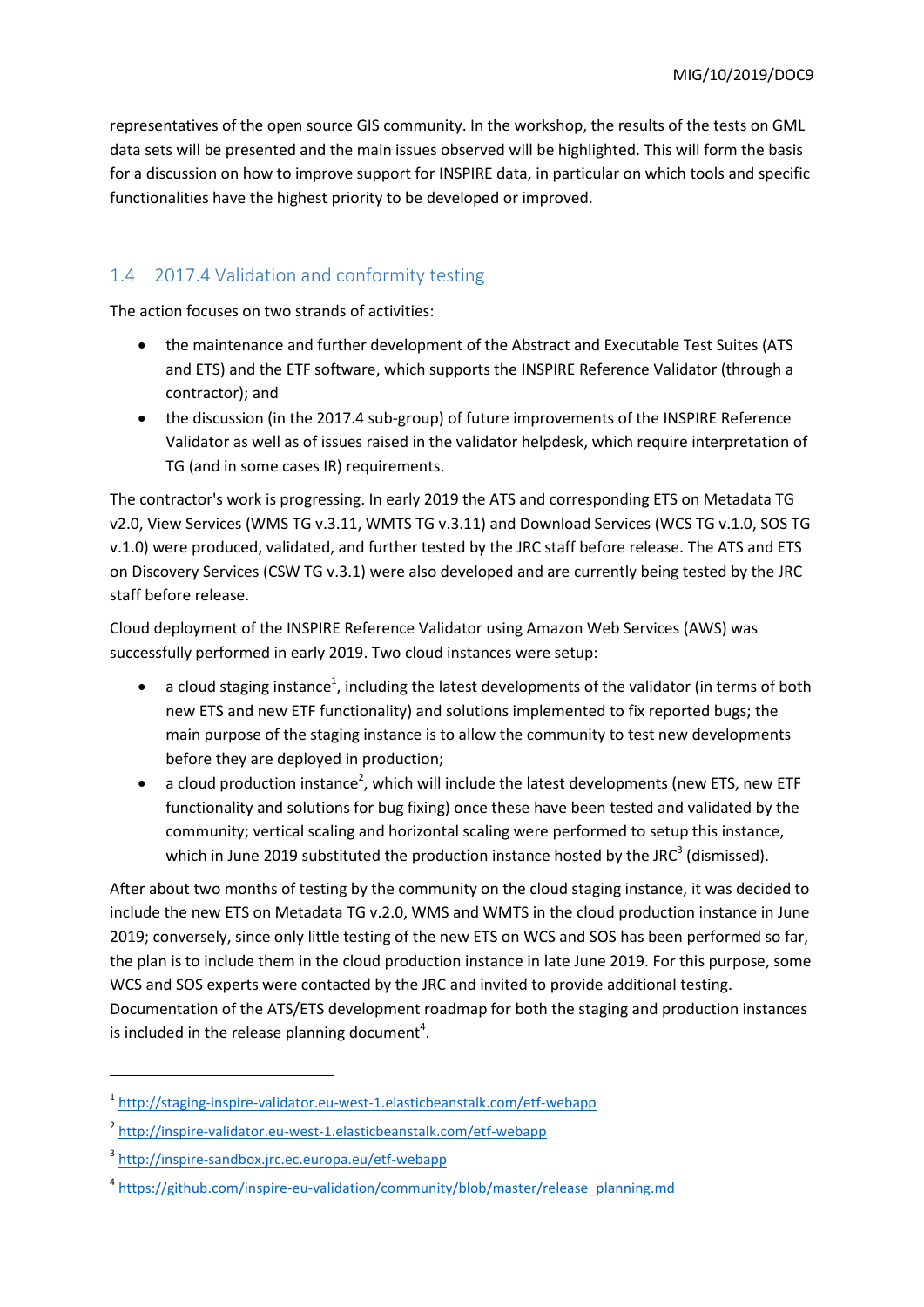The "Community" space on GitHub<sup>5</sup>, setup in late 2018, has become the reference place for reporting bugs/issues with the current ATS/ETS implementation, proposing improvements (new functionality) of the ETF software, or asking other questions related to validation and conformity testing.

Bug reports are addressed by labelling the corresponding GitHub issues according to the current workflow in their resolution (see the figure below). When a new bug is reported, the issue is initially labelled as *under analysis*, substituted by *planned* when the problem is identified and a solution is designed. As soon as the development of the solution begins, the issue is labelled as *under development*, and then *ready for testing* when the solution is deployed in the staging instance. At this point, the user who initially reported the bug is invited to test the solution and confirm that the problem has been solved (or, if not, report that additional work is needed); when the solution is also deployed in the production instance, the GitHub issue is labelled as *deployed in reference validator* and is finally closed.



A special label *for-2017.4-discussion* is used for those issues requiring a separate discussion within the 2017.4 sub-group. These discussions, which took place both through GitHub comments and dedicated sub-group meetings and mostly concerned the new ETS (particularly those on Metadata TG v.2.0 and WMS), have led to some possible proposals to update TG documents which will be formalized in the next weeks.

A separate discussion with the 2017.4 sub-group members<sup>6</sup> took place to evaluate the needs and the goals of a workshop on the ETF validator targeting national implementers. It was agreed to hold the workshop in September 2019 and to organize it around the needs of both users and developers: the former are interested in demos, presentations and discussions on improvement proposals; the latter on using the ETF API and extending the ETS according to national needs.

The work on the governance (maintenance and further development) of the open source ETF software is assessed during monthly meetings of the ETF Steering Group, attended by the two current main sponsors (*interactive instruments* and *JRC*) as well as the ETF active developers. ETF Improvement proposals (EIPs) are collected, discussed and prioritised on GitHub<sup>7</sup>. The latest features added to the ETF (or currently under development) include a number of performance improvements and improvements to the UI, some of which were suggested and discussed by the 2017.4 sub-group.

**.** 

<sup>&</sup>lt;sup>5</sup> <https://github.com/inspire-eu-validation/community/wiki>

<sup>6</sup> <https://github.com/inspire-eu-validation/community/issues/20>

<sup>7</sup> <https://github.com/orgs/etf-validator/projects/2>